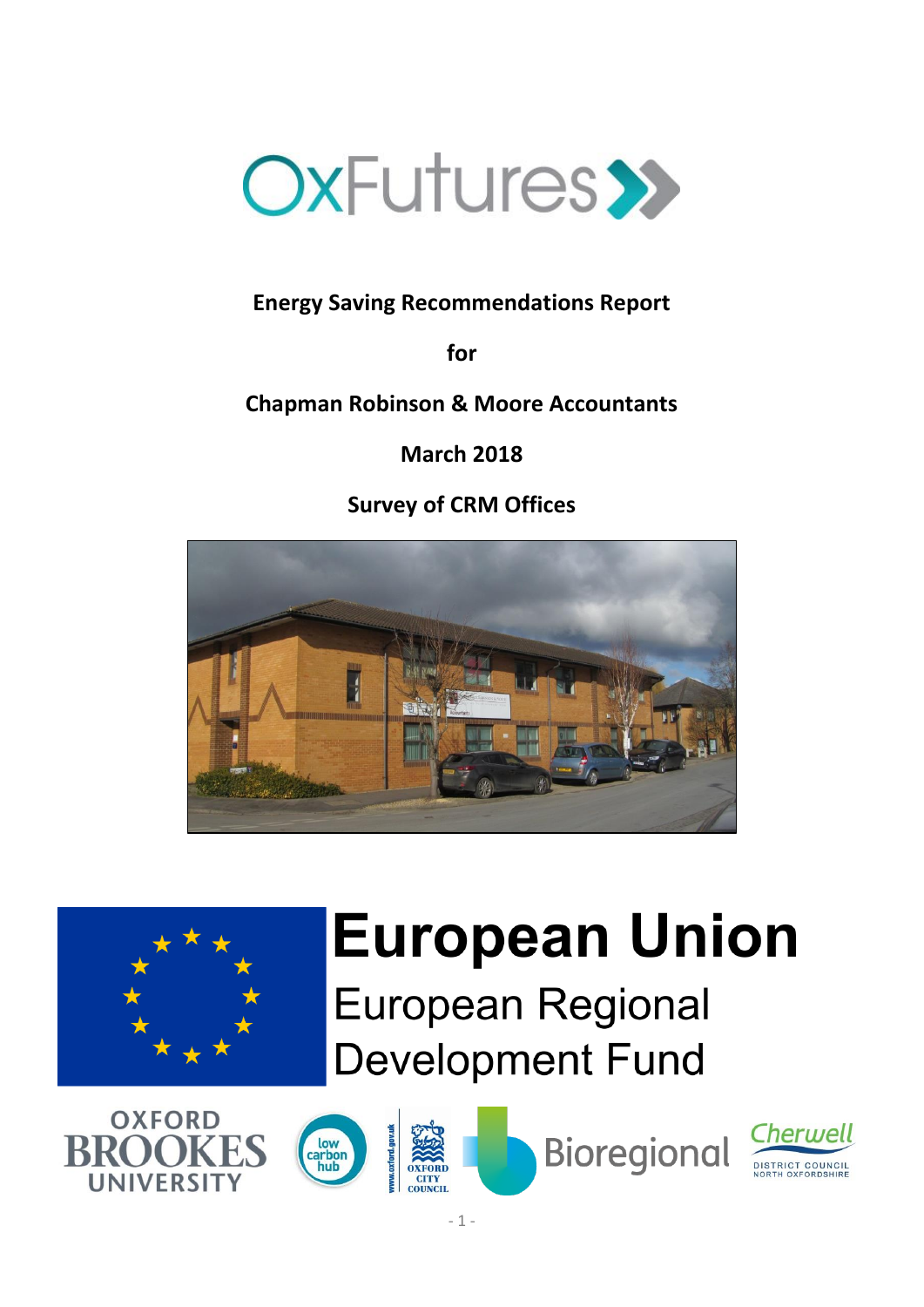# **ORGANISATION OVERVIEW**

#### **Report overview**

EiE carried out a site visit and met with Mike Foster. All recommendations in this report are based on information and observations obtained during the site visit. The report is set out in order of recommended priority based on ease of implementation, carbon impact, cost and factors discussed on site.

| <b>Client details</b>    |                                         |                                                                     |  |  |
|--------------------------|-----------------------------------------|---------------------------------------------------------------------|--|--|
| <b>Organisation name</b> | Chapman Robinson & Moore<br>Accountants | 30 Bankside<br><b>Stationfields</b><br>Kidlington<br><b>OX5 1JE</b> |  |  |
| Contact name             | Mike Foster                             | mike@crmoxford.co.uk<br>01865 379 272                               |  |  |
| Date of site visit       | 27/02/2018                              | Carried out by Moira Dorey                                          |  |  |

#### **Energy savings recommendations - summary**

Below is a summary of the opportunities recommended in this report. Costs and savings have been estimated using available information; an explanation is provided in detail for each opportunity. Estimations have been made based on energy data provided.

| .<br>Opportunity                 | <b>Savings</b> | <b>Savings</b> | Cost        | <b>Initial</b> | <b>Carbon Impact</b>         |
|----------------------------------|----------------|----------------|-------------|----------------|------------------------------|
|                                  | (kWh / yr)     | (f / yr)       | (f)         | payback        | (tCO <sub>2</sub> e / yr)    |
| Replace hot water heaters        | 1,094          | 112            | 400         | 3.26           | 0.45                         |
| Upgrade lighting to LEDs         | 6,989          | 715            | 2,400       | 3.36           | 2.88                         |
| Install light level sensors      | 203            | 21             | 200         | 9.52           | 0.09                         |
| Repair or replace double glazing | $\mathbf 0$    | $\Omega$       | 200         | n/a            | 0.00                         |
| Add draught proofing to external | $\overline{0}$ | 0              | 20          | n/a            | 0.00                         |
| doors                            |                |                |             |                |                              |
| Take and submit meter readings   | $\mathbf 0$    | 0              | $\mathbf 0$ | n/a            | 0.00                         |
| Introduce an employee            | 1,714          | 141            | 0           | 0.71           | 0.71                         |
| engagement energy saving         |                |                |             |                |                              |
| programme                        |                |                |             |                |                              |
| Consider air-source heating      | Not known      | Not known      | Not known   | Not known      | Not known                    |
| Consider adding solar thermal    | 9,062          | 927            | 13,000      | 14.02          | 3.73                         |
| panels                           |                |                |             |                |                              |
| <b>TOTAL</b>                     | 19,062 kWh/yr  | £1,916/yr      | £16,220     |                | 7.86 tCO <sub>2</sub> e / yr |

#### **Site details**

The CRM office building consists of two units (Units 29 and 30) in a small business park and was built in 1990. It has 2 floors of offices, some of which are sub-let, and a storage space for documents. The building is largely heated by electric night storage heaters.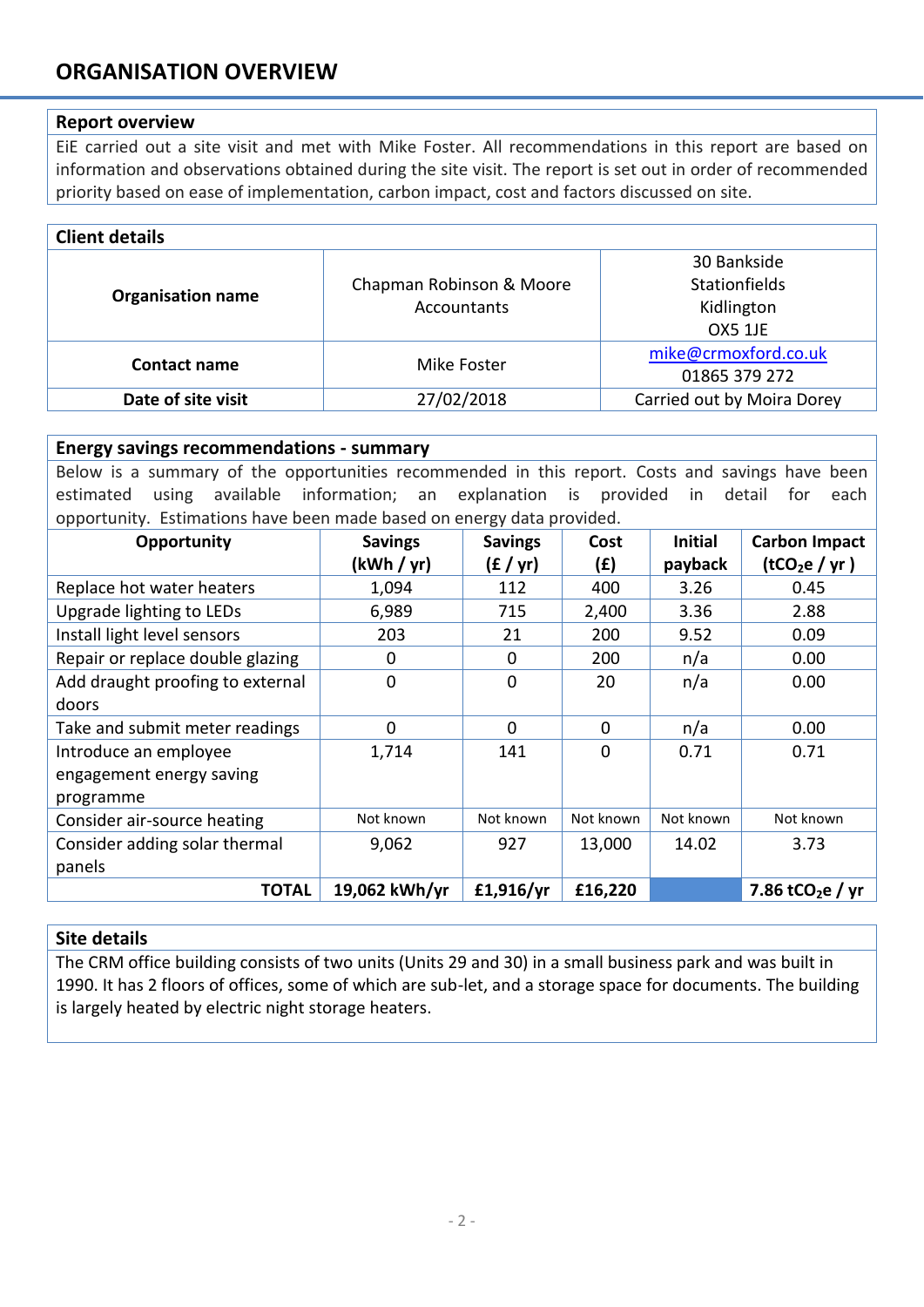# **ENERGY PROFILE**



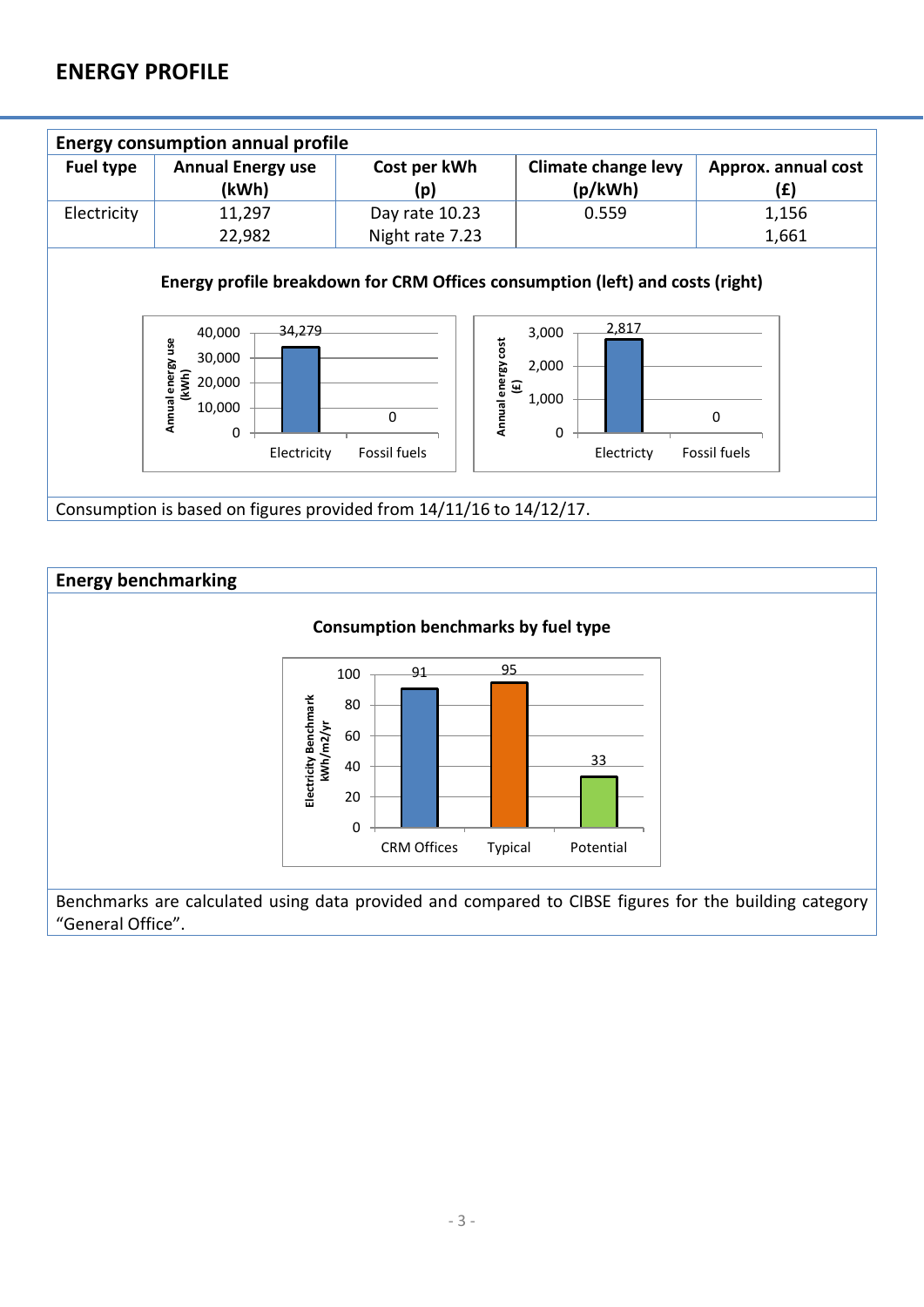| Replace hot water heaters  |                   |                      |
|----------------------------|-------------------|----------------------|
| <b>Energy saving (kWh)</b> | Cost saving $(f)$ | Cost of action $(f)$ |
| 1,094                      |                   | 400                  |



Hot water for both kitchenettes and the toilets is provided by two water heaters that probably date back to when the building opened in 1990. They are both approximately 25 litres, rated at 3kW each and, due to their age, are unlikely to be well insulated. They do not have any user controlled temperature setting and the heater supplying hot water to the kitchenette in Unit 29 runs very hot.

You can save energy and reduce the chance of scalding by replacing these 2 large hot water heaters with more efficient, well

insulated, smaller units. 15 litres heaters is estimated to be large enough for your needs as they re-heat quickly. An example of a 15 litre tank can be found here: [https://electricaldealsdirect.co.uk/water](https://electricaldealsdirect.co.uk/water-heating/ariston-water-heaters.html)[heating/ariston-water-heaters.html.](https://electricaldealsdirect.co.uk/water-heating/ariston-water-heaters.html) This example is an over-sink heater however if space allows you may consider an under-sink model in the kitchenette instead.

Additionally, when replacing the heaters, take the oportunity to add timers that will enable the heaters to easily be switched off overnight and at weekends.

## **Actions**

- Obtain a quote from your electrician to replace water heaters with well insulated heaters with timers.
- Once new heaters are installed, set the hot water temperature to 60°C.
- Set the timers to turn the heaters on 30 minutes before the building is occupied and to turn off when all staff leave the building.

#### **Costs and savings**

Costs are based on 2 x 15 litre water heaters (£120 each) as descibed above plus timers and half day installation cost. Savings are estimated at 1,094kWh a year based on more efficient heaters with timers.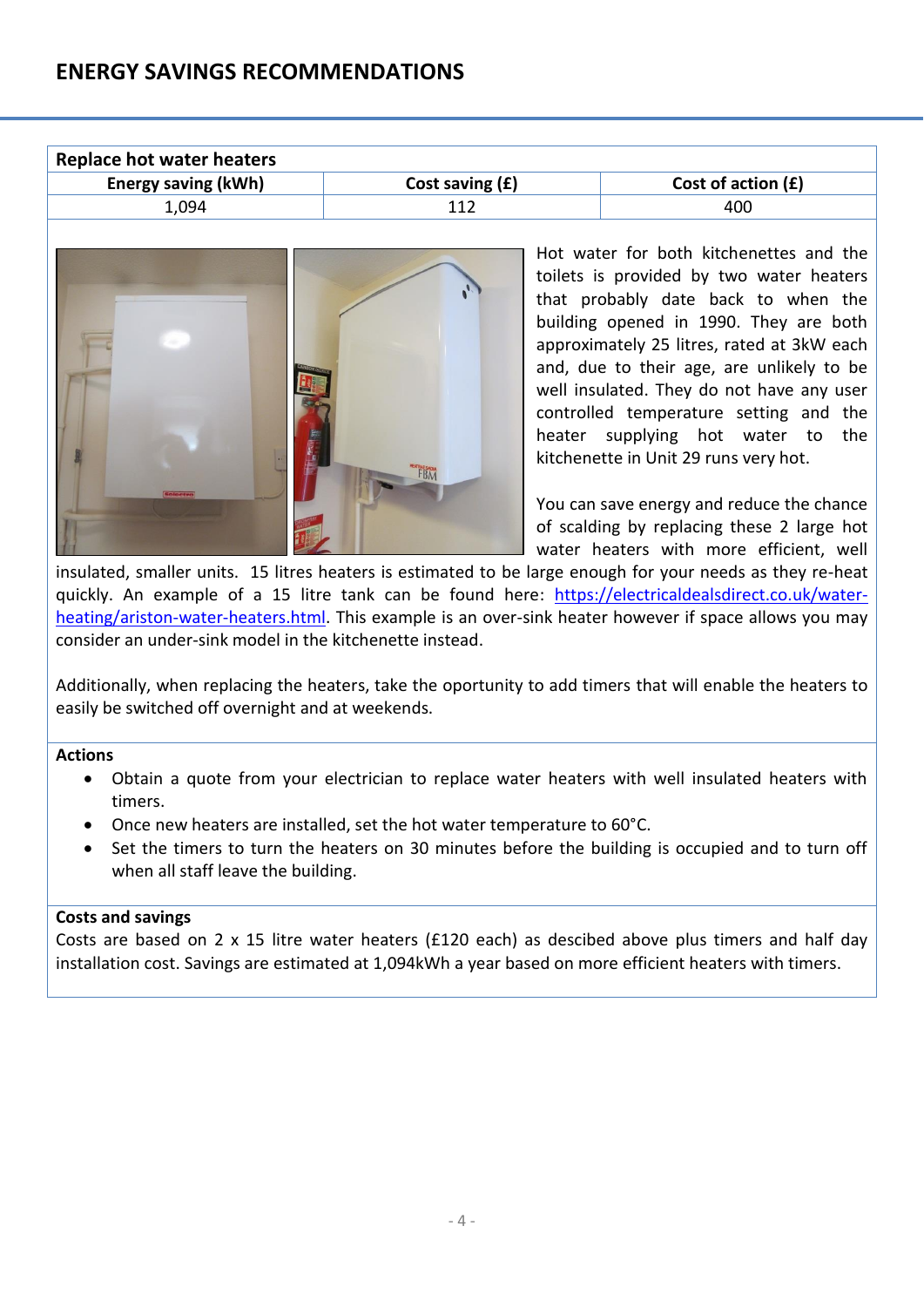# **ENERGY SAVINGS RECOMMENDATIONS**

| <b>Upgrade lighting to LEDs</b>                            |                                              |  |                                               |                                                                            |  |
|------------------------------------------------------------|----------------------------------------------|--|-----------------------------------------------|----------------------------------------------------------------------------|--|
| <b>Energy saving (kWh)</b>                                 | Cost saving (£)                              |  |                                               | Cost of action (£)                                                         |  |
| 6,989                                                      | 715                                          |  |                                               | 2,400                                                                      |  |
| Lights currently installed in the building are as follows: |                                              |  |                                               |                                                                            |  |
|                                                            | <b>Current light</b>                         |  | <b>Replacement LED</b>                        | Savings per year<br>(based on 50 hours<br>per week and 52<br>weeks a year) |  |
| <b>Main Offices</b>                                        | Double 6ft 70W tubes =<br>140W               |  | LED light panels<br>600mm x 1200mm<br>$= 60W$ | 3,744 kWh x<br>10.23p/kWh                                                  |  |
|                                                            | Approximately 18<br>fittings in the building |  | £70 each<br>$Cost = £1,260$                   | Savings / $yr = £383$                                                      |  |
| Reception, store and A1 group                              | Ceiling panels 4 x 2ft T8<br>tubes = $144W$  |  | LED light panels<br>600mm x 600mm<br>$= 40W$  | 3,245 kWh x<br>10.23p/kWh                                                  |  |
|                                                            | Approximately 12<br>fittings in the building |  | £25 each<br>$Cost = £300$                     | Savings / $yr = £332$                                                      |  |
|                                                            |                                              |  | Cost of lights £1,560                         | Savings per year £715                                                      |  |

LED lights are more energy efficient and exist for nearly every fitting. They can reduce electricity use by up to 90% compared to other lighting. Additionally LEDs last up to 35,000 hours before they need to be replaced (fluorescent lights last 15,000 hours) resulting in reduced maintenance costs. Example LEDs can be found here:

[https://www.tlc-direct.co.uk,](https://www.tlc-direct.co.uk/) [http://www.lightingsupermarket.com,](http://www.lightingsupermarket.com/)<https://www.ledhut.co.uk/>

When selecting replacement lights there is also an opportunity to provide better lighting rather than using equivalent lights. Consider both the light quality preferred (known as colour temperature) that ranges from warm white, cool white or daylight and the level of brightness needed (measured in lumens).

Ensure that, whichever supplier you use, they offer a minimum 5 year failure replacement guarantee and are prepared to let you test a number of LEDs to ensure the light quality is correct before making a final purchase.

#### **Actions**

- Obtain quotes from 3 lighting suppliers for replacement of all non LED lights.
- Choose a supplier and arrange for new LEDs to be installed.

## **Costs and savings**

Costs are based on £1,560 for lighting plus additional wiring needs and 2 days of labour  $@E500 = E2,400$ . Savings are based on the calcualtions in the above table.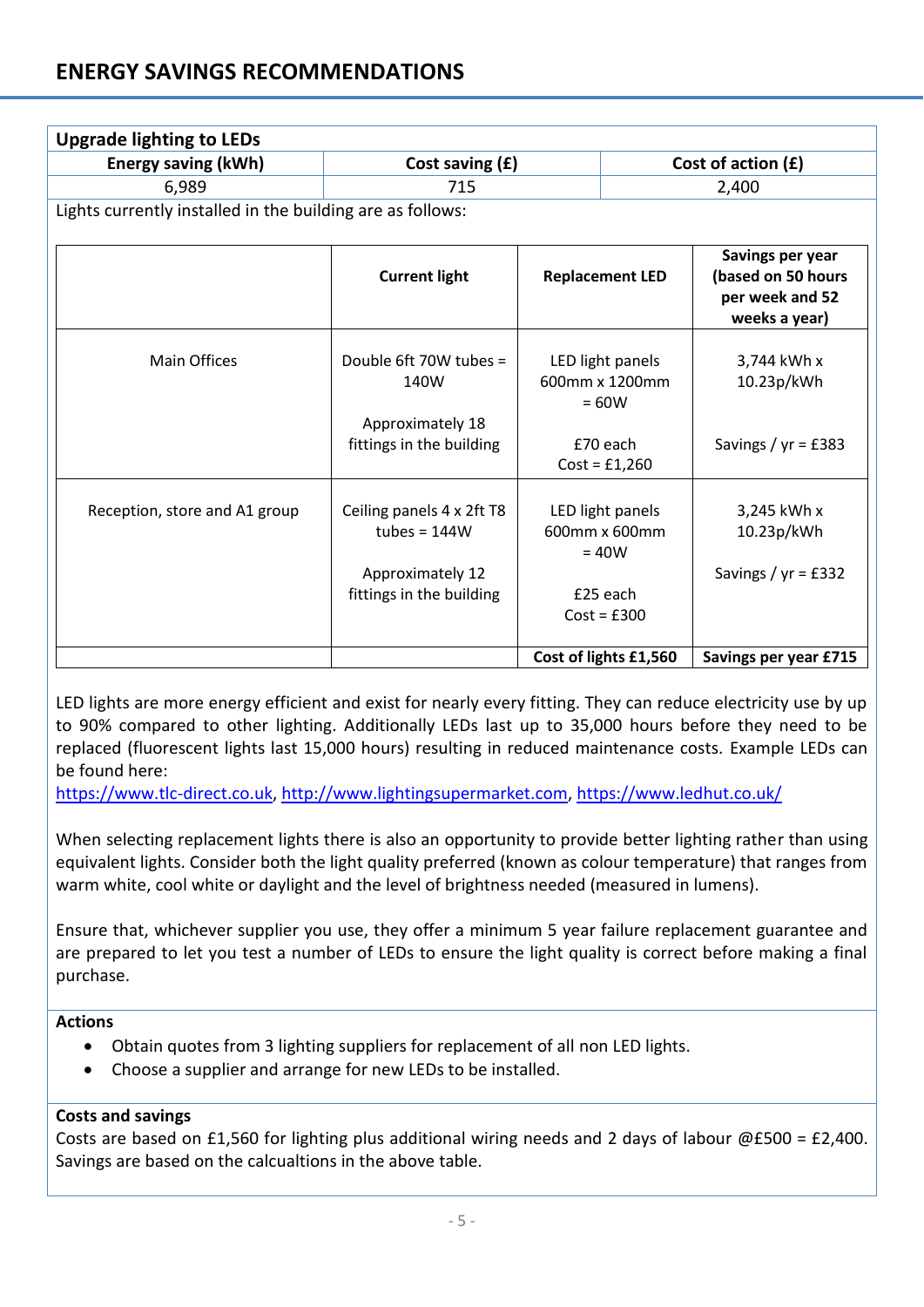# **ENERGY SAVINGS RECOMMENDATIONS**

| Install light level sensors |                   |                      |
|-----------------------------|-------------------|----------------------|
| <b>Energy saving (kWh)</b>  | Cost saving $(f)$ | Cost of action $(f)$ |
| 203                         |                   | 200                  |

Lights are left on in parts of the building where daylight is sufficient to light the space. The lights are rarely turned off by users in such circumstances. When you undertake a lighting upgrade project, this is the ideal time to add daylight sensors.

Daylight or light level sensors automatically dim down or turn off the lights in a space when enough natural light is detected. A correctly installed daylight sensor can reduce energy use by up to 60% while ensuring that occupants have the right amount of light for their tasks.

We recommend sensors that dim the lights rather than a simple on/off system as sensor are more user friendly.

A helpful guide to Daylight sensor design and placement is at this link: http://www.lutron.com/TechnicalDocumentLibrary/3683587 Daylight\_Sensor\_Design\_and\_App\_Guide\_sg.pdf

## **Actions**

- Identify areas of the building receiving sufficient natural daylight and where lights are left on.
- When new lighting is installed request that it is controlled with daylight sensors in these areas.

#### **Costs and savings**

Costs are based on 8 sensors @£25 per each. No installation costs are inculded as it is assimed that these would be fitted alongside new LED lighting. Savings use the figures in the previous recommendation and assume that 25% of the office lights could be off 20% of the time.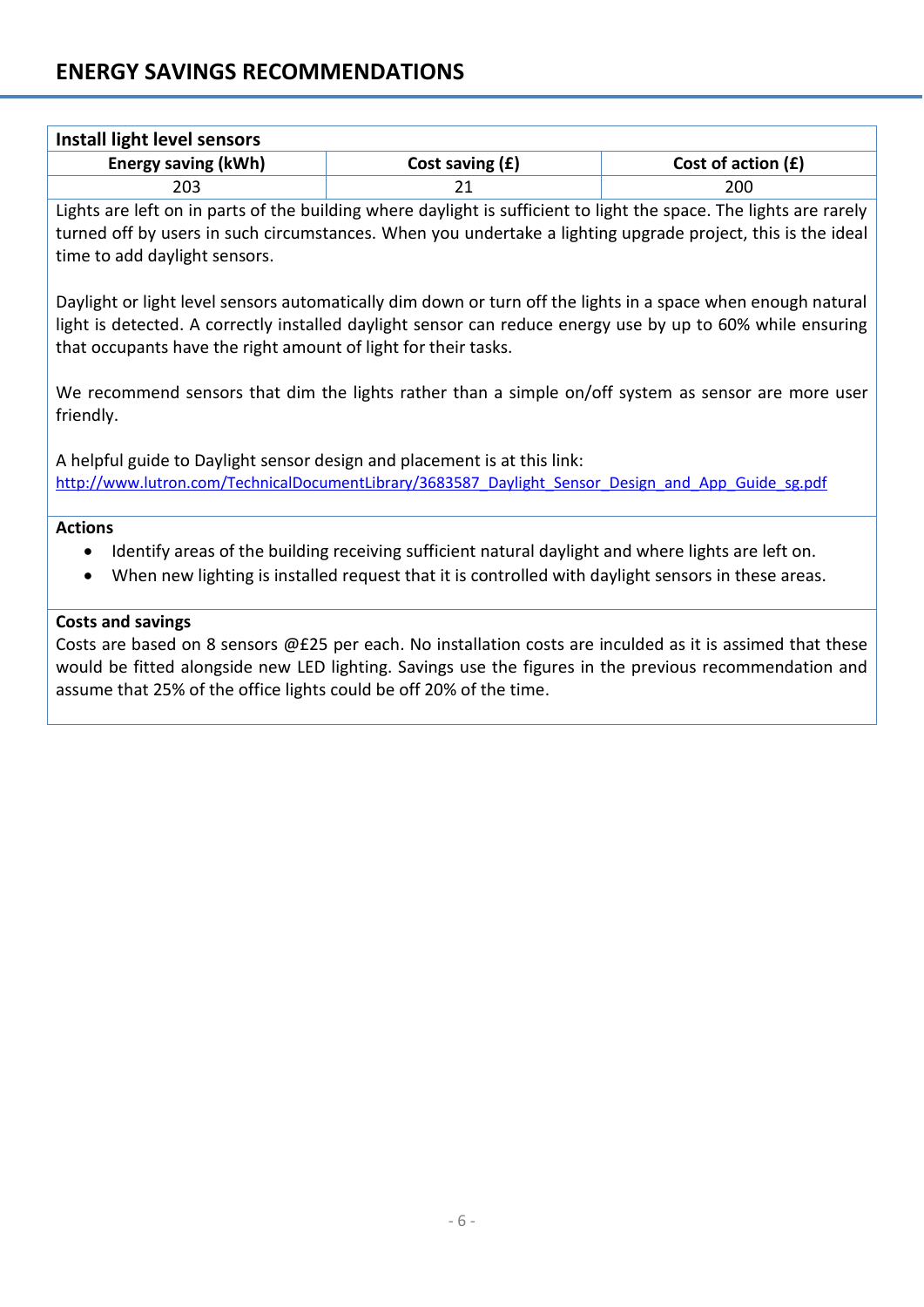| Repair or replace double glazing |                      |  |  |  |
|----------------------------------|----------------------|--|--|--|
| Cost saving $(f)$                | Cost of action $(f)$ |  |  |  |
|                                  |                      |  |  |  |
|                                  |                      |  |  |  |



The double glazed windows in reception are showing signs of wear and tear with evidence of condensation appearing between the panes of glass. This is known as 'blown' double glazing.

Some of the other double glazed windows, particularly upstairs in No 29, are in a poor state of repair with a resulting draught coming in.

Having the double glazing repaired or replaced will improve the insulation properties of the windows.

It may be possible to remove the condensation from the windows in reception and repair them, or the glass may need to be replaced without replacing the frames, which appear to be still in good condition. One local glazier who may carry out this work is Corin Mills of Witney [\(corin@millsweb.org](mailto:corin@millsweb.org) 01993 704 476). Another option for a comparative quote is BS Glass based in Headington. See [http://bs](http://bs-glassoxford.co.uk/glazing-and-window-repairs-oxford)[glassoxford.co.uk/glazing-and-window-repairs-oxford](http://bs-glassoxford.co.uk/glazing-and-window-repairs-oxford)

For the poorly fitting double glazed windows a schedule of replacement should be planned, prioritizing those windows that are causing the greatest discomfort due to draughts. When scheduling new double glazed units look for a FENSA (the Glass and Glazing Federation's certification scheme) accredited installer (http://www.fensa.co.uk/) that will give you confidence in the product. Among other benefits FENSA will issue a certificate which gives you warranty covering the cost of completing rectification work in respect of defects for a period of ten years.

## **Actions**

- Draw up a list of priority windows where draughts are causing discomfort.
- Contact glaziers to obtain quotes for repairing the 'blown' double glazing and replacing the priority double glazed units.
- Choose a supplier and arrange for the work to be carried out.

## **Costs and savings**

The cost of repair will vary depending on the number and current condition of the windows. The cost of new double glazed units is around £250/m².

Savings are negligible but this action will reduce discomfort from draughts in winter months, improve the working environment and, in the case of the blown windows, improve aesthetics.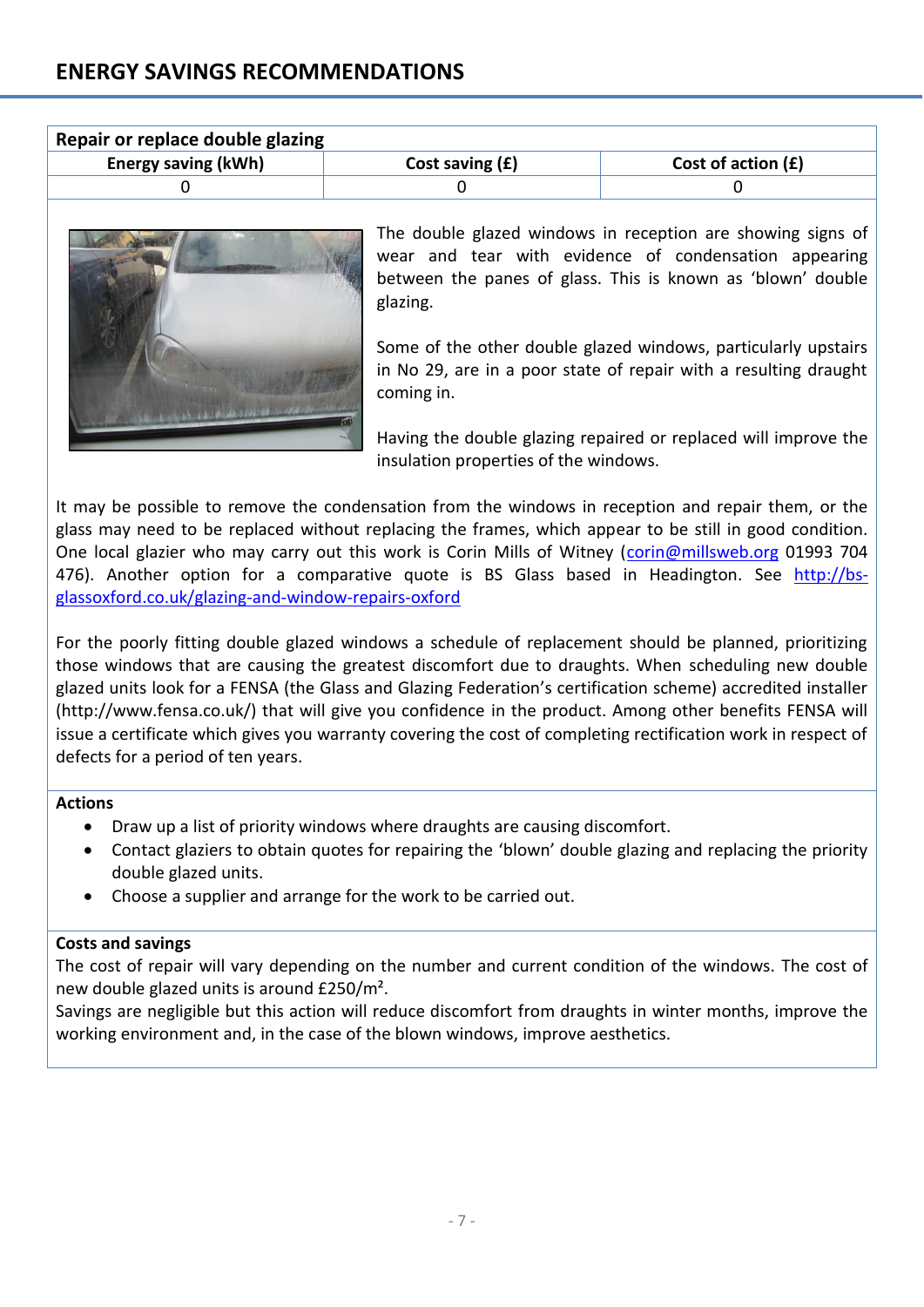| Add draught proofing to external doors |                   |                      |  |  |
|----------------------------------------|-------------------|----------------------|--|--|
| <b>Energy saving (kWh)</b>             | Cost saving $(f)$ | Cost of action $(E)$ |  |  |
|                                        |                   |                      |  |  |



There is a draught from a gap in your front entrance door. Additionally, although it has an automatic door closing device, it does not fully close.

Heat will escape in winter through any gaps around the door; draught proofing will greatly reduce this.

An example of draught stripping can be found online here: [http://www.screwfix.com/p/stormguard-door-window-strips-brown-1-05m-](http://www.screwfix.com/p/stormguard-door-window-strips-brown-1-05m-5-pack/35308)[5-pack/35308](http://www.screwfix.com/p/stormguard-door-window-strips-brown-1-05m-5-pack/35308)

We recommend adding draught proofing to the door and repairing the closer.

#### **Actions**

- Add draught stripping to the door or door frame. If draught stripping is not suitable to attach (e.g. if the gap is not uniform), consider engaging a contractor to suggest improvements to the door frame.
- Ask a handyman to adjust the door closer when they are on-site anyway so that the door fully closes.

#### **Costs and savings**

Costs for a 2 packs of 5 x 1m heavy duty around-door strips are approximately £20. Savings are negligible but this action will help reduce discomfort in winter months.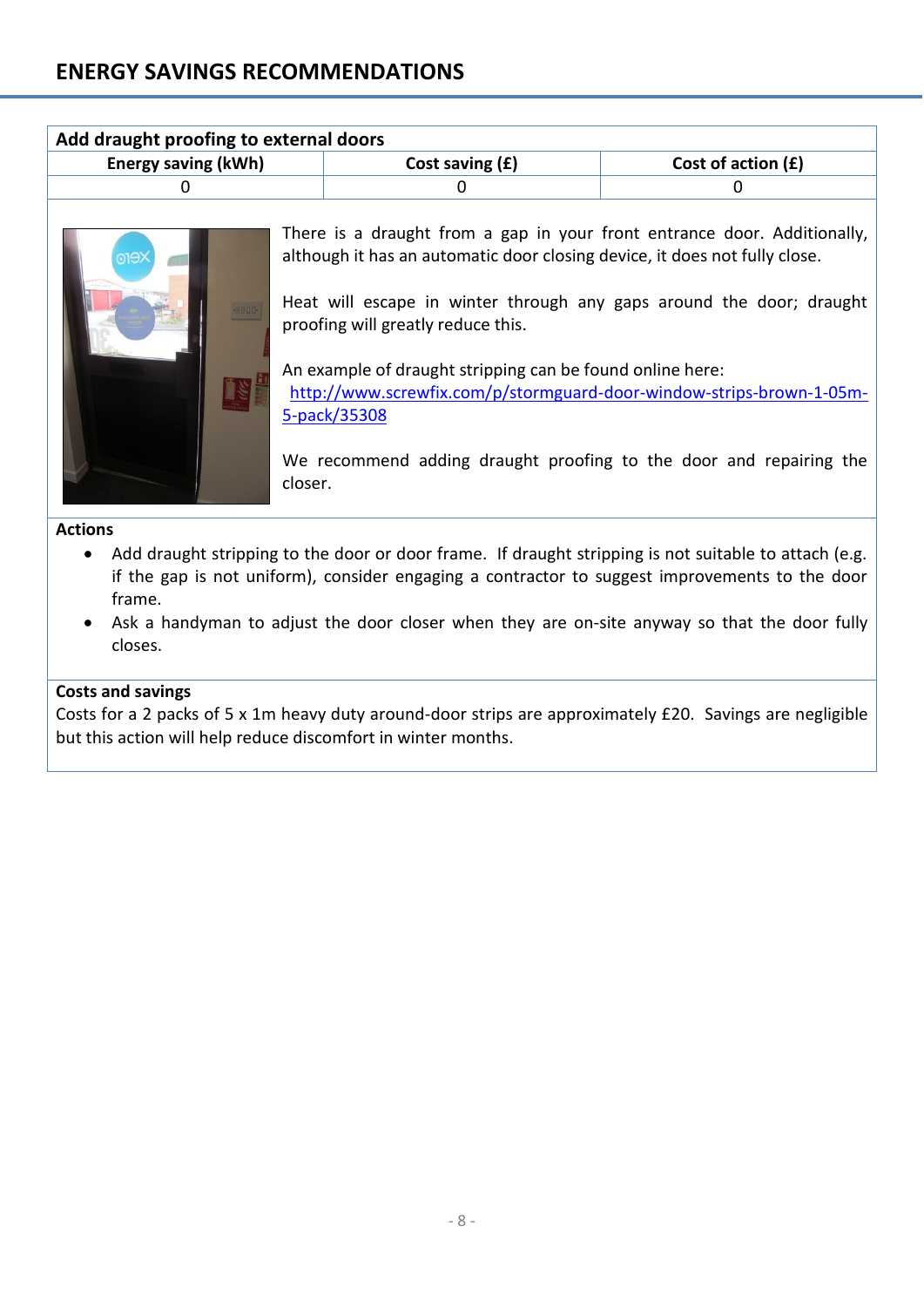| Take and submit meter readings                                                                                                                                                                                                                                                                                                                                                                                                                                                                                                                                                                                                   |                                                                                                  |                      |  |  |
|----------------------------------------------------------------------------------------------------------------------------------------------------------------------------------------------------------------------------------------------------------------------------------------------------------------------------------------------------------------------------------------------------------------------------------------------------------------------------------------------------------------------------------------------------------------------------------------------------------------------------------|--------------------------------------------------------------------------------------------------|----------------------|--|--|
| <b>Energy saving (kWh)</b>                                                                                                                                                                                                                                                                                                                                                                                                                                                                                                                                                                                                       | Cost saving (£)                                                                                  | Cost of action $(f)$ |  |  |
| 0                                                                                                                                                                                                                                                                                                                                                                                                                                                                                                                                                                                                                                | <sup>0</sup>                                                                                     | 0                    |  |  |
| Some of your electricity bills are based on estimated readings. By recording and submitting energy meter<br>readings to your suppliers regularly and accurately, energy management, as well as monitoring bills, will be<br>easier. This will be particularly useful to monitor the success of changes you make to lighting and hot                                                                                                                                                                                                                                                                                              |                                                                                                  |                      |  |  |
| water.                                                                                                                                                                                                                                                                                                                                                                                                                                                                                                                                                                                                                           |                                                                                                  |                      |  |  |
|                                                                                                                                                                                                                                                                                                                                                                                                                                                                                                                                                                                                                                  | We recommend recording a meter reading once a month and submitting them to your energy supplier. |                      |  |  |
| <b>Actions</b><br>Arrange to record actual meter reading on the same day once per month. Enter these into a<br>spread-sheet and calculate usage.<br>Submit meter reading to your energy supplier prior to invoicing (the timing of this is based on your<br>bills). Depending on your supplier, readings can be submitted via website, email, or by telephone.<br>Use this information to form a baseline for your consumption so that the effect of energy<br>improvement measures can be assessed.<br>When you have a year of readings, review information to ensure action is taken on noticeable<br>increases in energy use. |                                                                                                  |                      |  |  |
| <b>Costs and savings</b><br>There is no cost to this action. Staff time to collect and submit data will vary depending on the number of<br>meters and method of collection.                                                                                                                                                                                                                                                                                                                                                                                                                                                      |                                                                                                  |                      |  |  |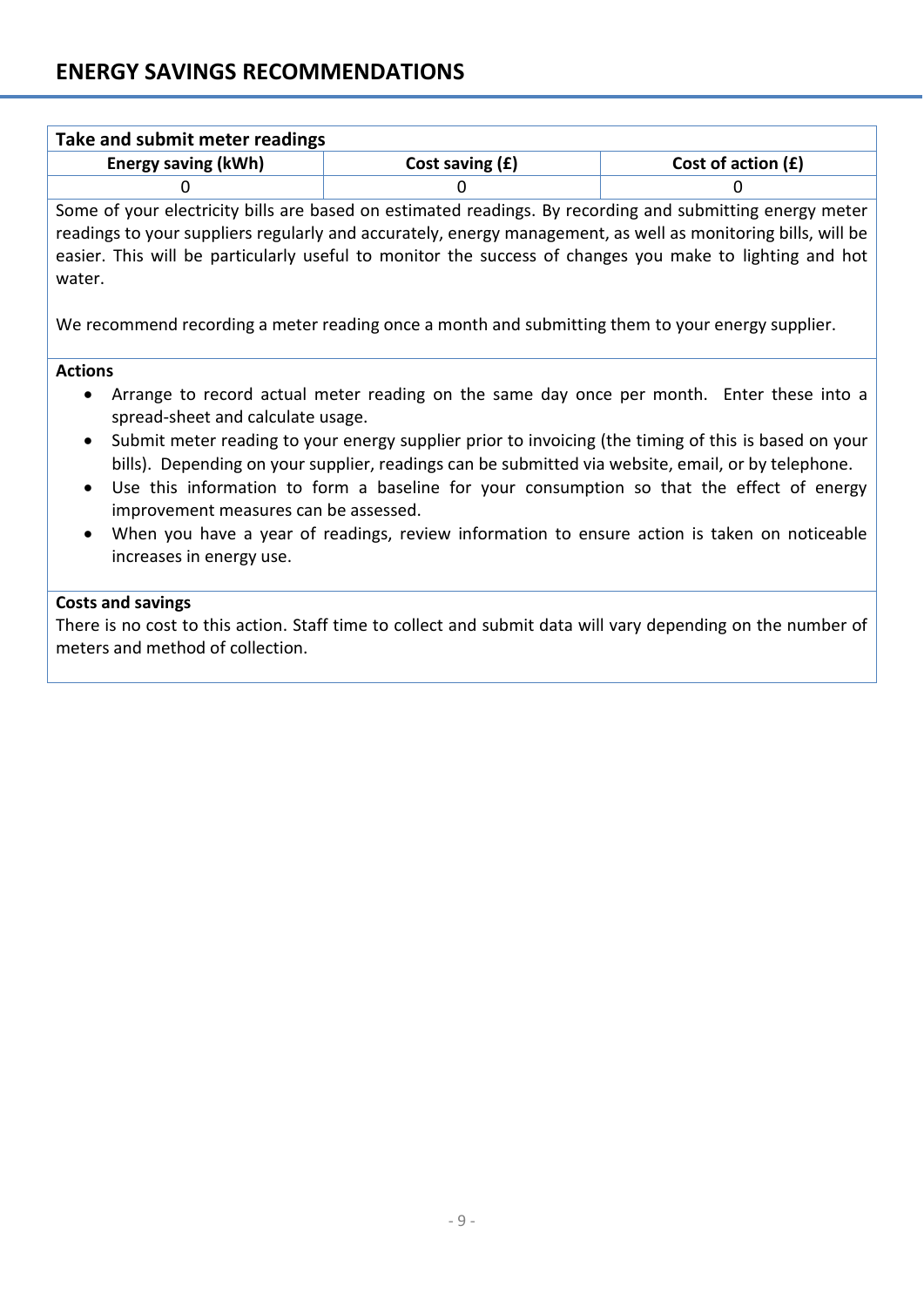| --<br><b>Energy saving (kWh)</b> | . .<br>---<br>Cost saving $(f)$ | Cost of action $(f)$ |
|----------------------------------|---------------------------------|----------------------|
|                                  |                                 |                      |

There is limited awareness of energy saving among your workforce. The period immediately following a time when changes have been made to improve energy efficiency, e.g. changing your lighting, resetting your storage heaters, or adding insulation, is the ideal time to start an employee engagement programme.

Employee engagement in resource efficiency and carbon reduction can help change behaviour in the workplace. A well implemented employee engagement scheme can lead to energy savings of approximately 5-10% at work through reducing unnecessary energy consumption. It can also act as a catalyst for more effective employee communications. Additionally it can lead to improved environmental behaviour of staff in their home.

Useful links are here:

[https://www.carbontrust.com/resources/guides/energy-efficiency/creating-an-awareness-campaign](https://www.carbontrust.com/resources/guides/energy-efficiency/creating-an-awareness-campaign-download/)[download/](https://www.carbontrust.com/resources/guides/energy-efficiency/creating-an-awareness-campaign-download/)

<http://www.energylens.com/articles/energy-awareness>

<http://www.ecomonitor.com/12-energy-saving-tips-for-your-workplace/>

#### **Actions**

- Form an eco-team of employees from a variety of departments and roles within the business.
- Agree the initial focus of an energy saving campaign, e.g. turning lights off, reporting heating faults, closing windows in winter.
- Agree the best way to communicate with staff, e.g. e-mail, posters, staff newsletter, department meetings.
- Engage senior management in the programme.

## **Costs and savings**

There is no cost to this action. Savings are estimated at 5% of total energy bill as a result of improved energy management through empoyee participation.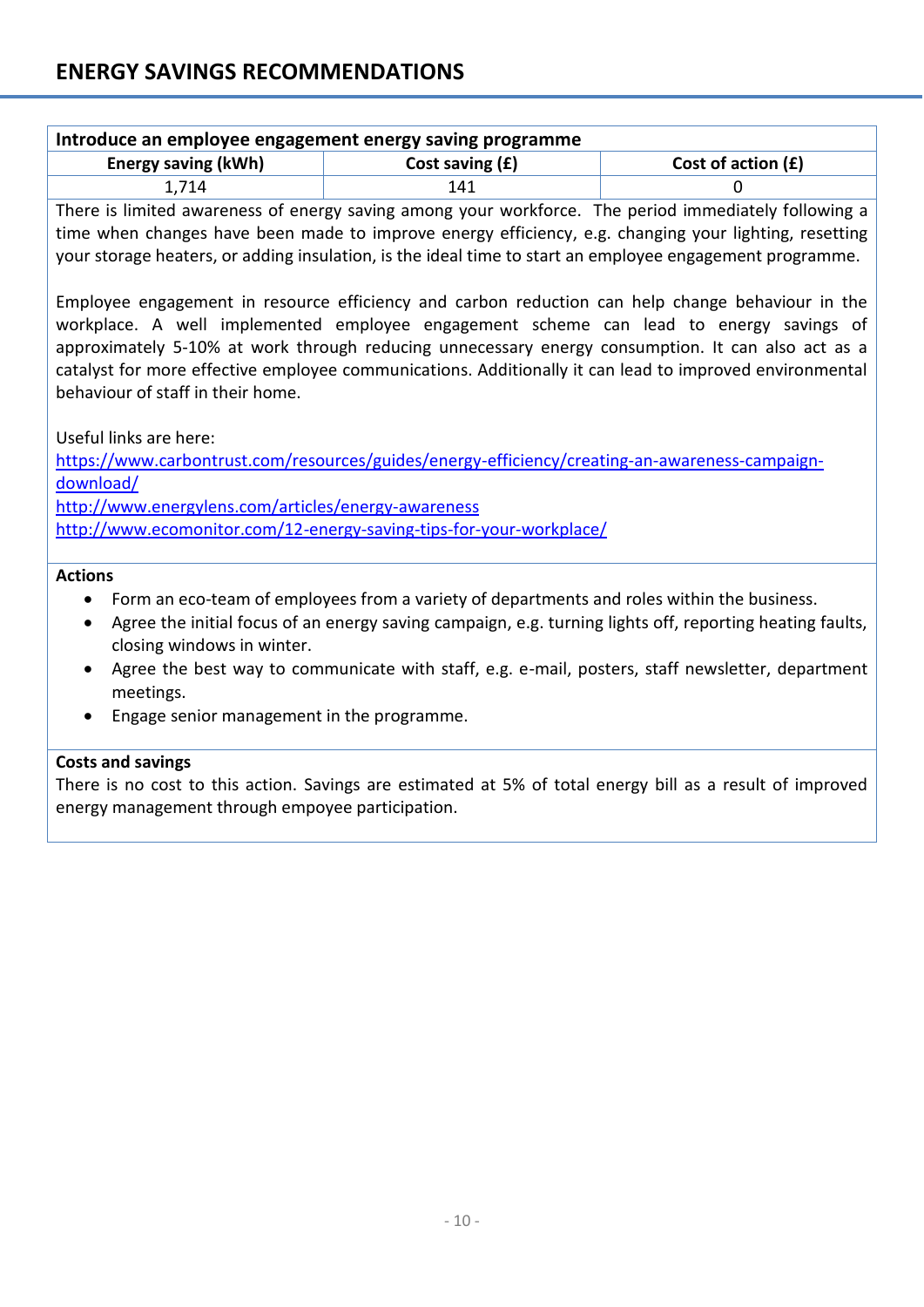| <b>Consider air-source heating</b>                                                                                                                                                                                                                                                                                                                                                                         |                                                                                                                                                                                                                  |                      |  |
|------------------------------------------------------------------------------------------------------------------------------------------------------------------------------------------------------------------------------------------------------------------------------------------------------------------------------------------------------------------------------------------------------------|------------------------------------------------------------------------------------------------------------------------------------------------------------------------------------------------------------------|----------------------|--|
| <b>Energy saving (kWh)</b>                                                                                                                                                                                                                                                                                                                                                                                 | Cost saving (£)                                                                                                                                                                                                  | Cost of action $(f)$ |  |
| Not known                                                                                                                                                                                                                                                                                                                                                                                                  | Not known                                                                                                                                                                                                        | Not known            |  |
| The current night storage heating system was probably installed when the building was first occupied in<br>1990. You are considering alternative ways to heat the building and the premises are not connected to the<br>gas network. You are also considering ways to supplement your current heating in the upstairs offices of<br>number 29 which appears to be underspecified.                          |                                                                                                                                                                                                                  |                      |  |
| An air-source heating system provides the opportunity to heat using a renewable resource of energy whilst<br>reducing your energy bills. An air source heat pump (ASHP), placed outside at the side or back of the<br>property would use a heat pump to boost heat from the air and transfer this to a heating system, reducing<br>overall energy used.                                                    |                                                                                                                                                                                                                  |                      |  |
| solutions market are Daiken Sky Air and Worcester Green Source.                                                                                                                                                                                                                                                                                                                                            | An air-to-air ASHP would be compatible with warm air convectors and covert ouside air to warm fan blown<br>air to heat the building. Two of the larger heating manufacturers that have moved into the air-to-air |                      |  |
| placed above the bookshelves. For further reading go to:                                                                                                                                                                                                                                                                                                                                                   | Air-to-air ASHPs normally deliver hot air via cassettes in the ceiling or hot air blowers which could be                                                                                                         |                      |  |
| aw.pdf                                                                                                                                                                                                                                                                                                                                                                                                     | https://www.carbontrust.com/media/147466/j8058 ctl151 how to implement guide on air source heat pumps                                                                                                            |                      |  |
| http://www.which.co.uk/energy/creating-an-energy-saving-home/guides/air-source-heat-pumps-explained<br>https://www.carbontrust.com/resources/green-business-directory<br>https://www.ofgem.gov.uk/environmental-programmes/non-domestic-rhi                                                                                                                                                                |                                                                                                                                                                                                                  |                      |  |
| ASHPs are powered by electricity, pumping fluid in the outside loop, so there will still be running costs.<br>Every unit of electricity used by the pump produces two to three units of heat making this an efficient way<br>to heat a building. If coupled with solar technology producing electricity to power the pumps, this<br>technology could provide background heating at very low running costs. |                                                                                                                                                                                                                  |                      |  |
|                                                                                                                                                                                                                                                                                                                                                                                                            | Peter Cox, based near Bicester, has recently added an air source heating unit to his office. He would be<br>happy to answer questions on price and performance. His e-mail is: pacox@grangemews.co.uk            |                      |  |
| <b>Actions</b>                                                                                                                                                                                                                                                                                                                                                                                             |                                                                                                                                                                                                                  |                      |  |
| Review the links (ABOVE) to find out more information about options for air source heat pumps.<br>Request a visit from at least 2 competent 'tech agnostic' heating companies (who are open to<br>possibilities) for a definitive solution. A local company that may be able to help is Aldens based in<br>Kidlington. http://www.aldenltd.co.uk.                                                          |                                                                                                                                                                                                                  |                      |  |
|                                                                                                                                                                                                                                                                                                                                                                                                            | Look on the Carbon Trust business directory (see links above) to identify other local ASHP experts.                                                                                                              |                      |  |
| <b>Costs and savings</b><br>Cost and savings are dependent on the system chosen.                                                                                                                                                                                                                                                                                                                           |                                                                                                                                                                                                                  |                      |  |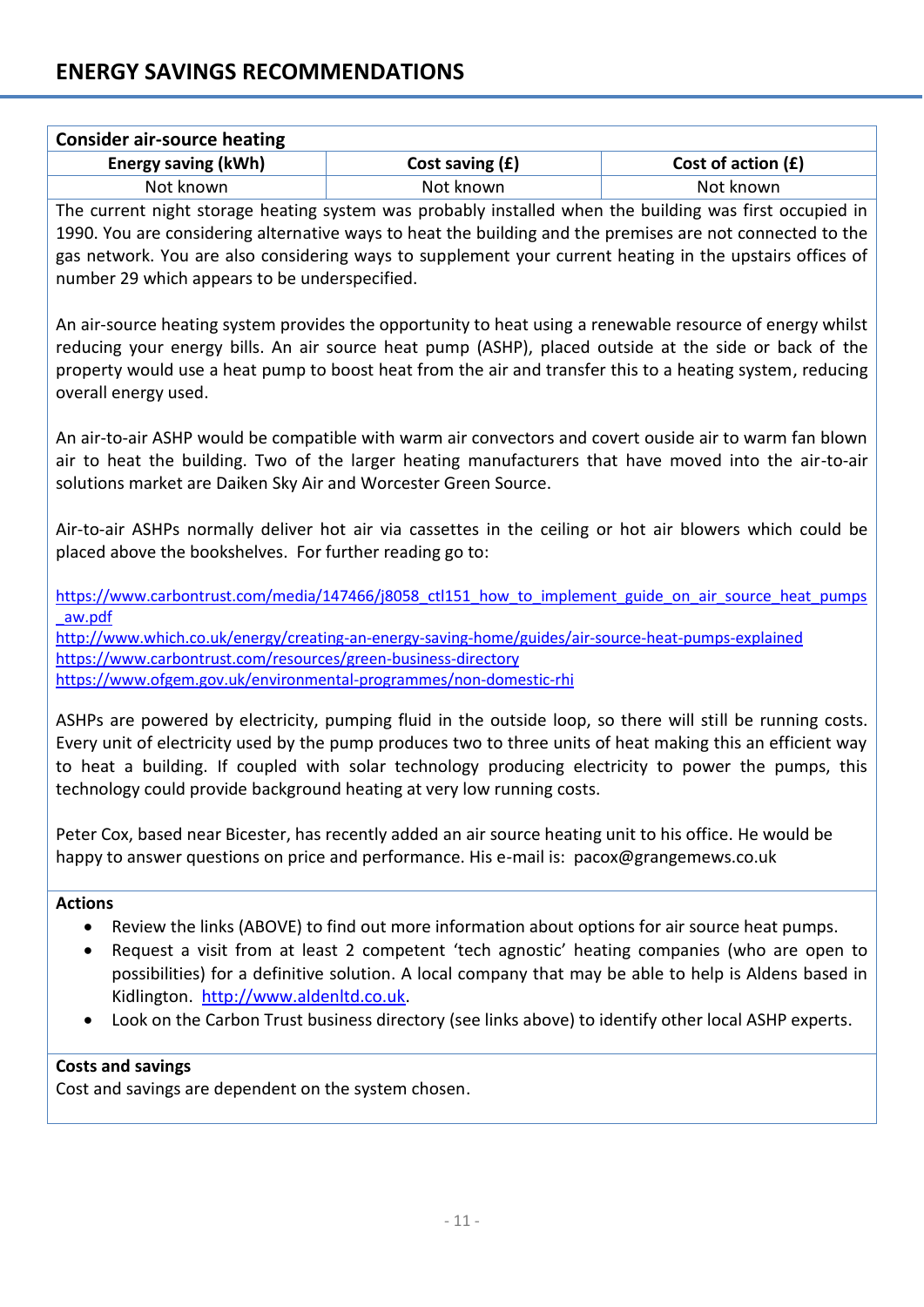| <b>Energy saving (kWh)</b> | Cost saving $(f)$ | Cost of action $(f)$ |
|----------------------------|-------------------|----------------------|
| 9062                       | u,                | L3.000               |

Your south-east facing roof could potentially be used to site solar PV panels to provide electricity for your business. By using the sun's energy to provide electricity you will reduce the amount of power you draw from the grid and therefore save money on your energy bills. Additionally, although at lower levels than in previous years, there is still a Government subsidy for solar PV that pays both for every kW of power generated and for the electricity exported back to the grid when it cannot be used on site. Solar power benefits the environment as it reduces the country's dependence on fossil fuels and, once fitted, the panels emit no pollution.

Useful information is at these links:

[http://lowcarbonhub.org](http://lowcarbonhub.org/) - Low Carbon Hub. [http://www.r-eco.coop](http://www.r-eco.coop/) - Oxfordshire solar installer and worker cooperative.

There may be an opportunity for the Low Carbon Hub to install solar panels on your roof at no charge. In this case part of the savings in electricity, along with the Government subsidy, is used to re-pay investors and invest in the local community. For ever kW of electricity generated by the solar panels that you use on site you would pay a discounted rate.

#### **Actions**

- Solar panels will need to be installed by a specialist company who will both price up a system and assess the practicality of PV panels on your roof e.g. will your roof bear the weight? Will summer tree cover block out the sun on the panels?
- Contact three solar panel contractors to obtain quotes.

## **Costs and savings**

Roof areas are estimated at 16m x 4m. Panel calculations are from: [https://www.solarguide.co.uk/solar](https://www.solarguide.co.uk/solar-pv-calculator/94506758-260b-11e8-b496-06e895701c1e?show-assumptions=0#results)[pv-calculator/94506758-260b-11e8-b496-06e895701c1e?show-assumptions=0#results.](https://www.solarguide.co.uk/solar-pv-calculator/94506758-260b-11e8-b496-06e895701c1e?show-assumptions=0#results) The calculations use the current subsidies for this size of solar array. More accurate costing will be provided by the contracting companies.